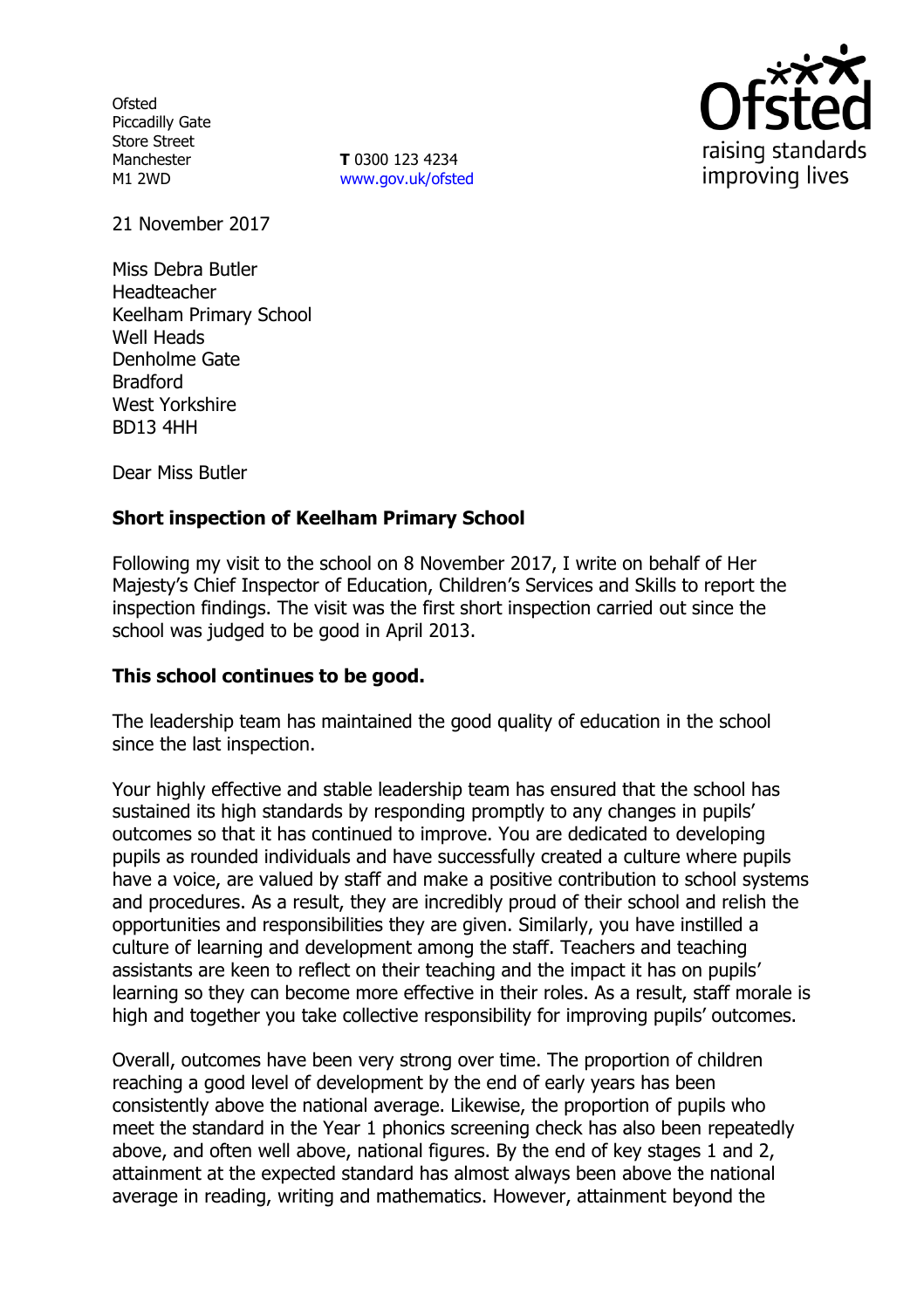

expected standard has been more variable and was below the national average in reading, writing and mathematics by the end of key stage 1 in 2017. Leaders are determined in their actions to support more pupils to progress beyond the expectations in reading, writing and mathematics by the end of each key stage.

Leaders have successfully addressed most of the areas for improvement identified at the last inspection. For example, pupils are now more frequently using and applying their mathematical skills in a range of real-life situations. Additionally, clear learning intentions and success criteria are shared with pupils so they have an understanding of what is expected and are more independent in checking and improving their own work. However, leaders acknowledge that in terms of challenging the most able pupils, there is still more to do to ensure that they make consistently strong progress across all year groups and subjects.

Governors are passionate about improving the school and are keen to support and challenge school leaders to enable this. They use the skills which they bring to the role, along with additional training, to support them in effectively fulfilling their roles and responsibilities. External verification of the school's effectiveness from a range of sources helps them check on the accuracy of information they receive from leaders. Regular visits to the school also enable governors to see for themselves the impact of leaders' actions. Throughout their work, governors are determined to ensure that pupils not only succeed academically, but also develop socially and emotionally so they are well prepared for the next step of education and their lives beyond.

Pupils are incredibly supportive of each other, demonstrated by the caring attitudes shown when they cooperated together in a mixed-age group. Their very high attendance, which is well above the national average, is testament to their enjoyment of school and the value they see in their education.

### **Safeguarding is effective.**

You have created a vigilant culture of safeguarding throughout the school. Leaders and governors make sure that safeguarding arrangements are fit for purpose and that records are detailed and of high quality. You make sure that staff receive regular training updates so that they are effective in recognising and responding to signs of concern.

Pupils are very happy at school. They say that behaviour is good and they do not think bullying is an issue. They trust that staff will deal with any issues of poor behaviour firmly and fairly through the behaviour system. Leaders are diligent in ensuring that pupils know how to keep themselves and others safe, for example, on the busy road outside the school. You make sure that the curriculum effectively develops pupils' understanding of potential dangers, such as bullying and when using the internet. As a result, pupils explain with confidence how to stay safe in a range of situations.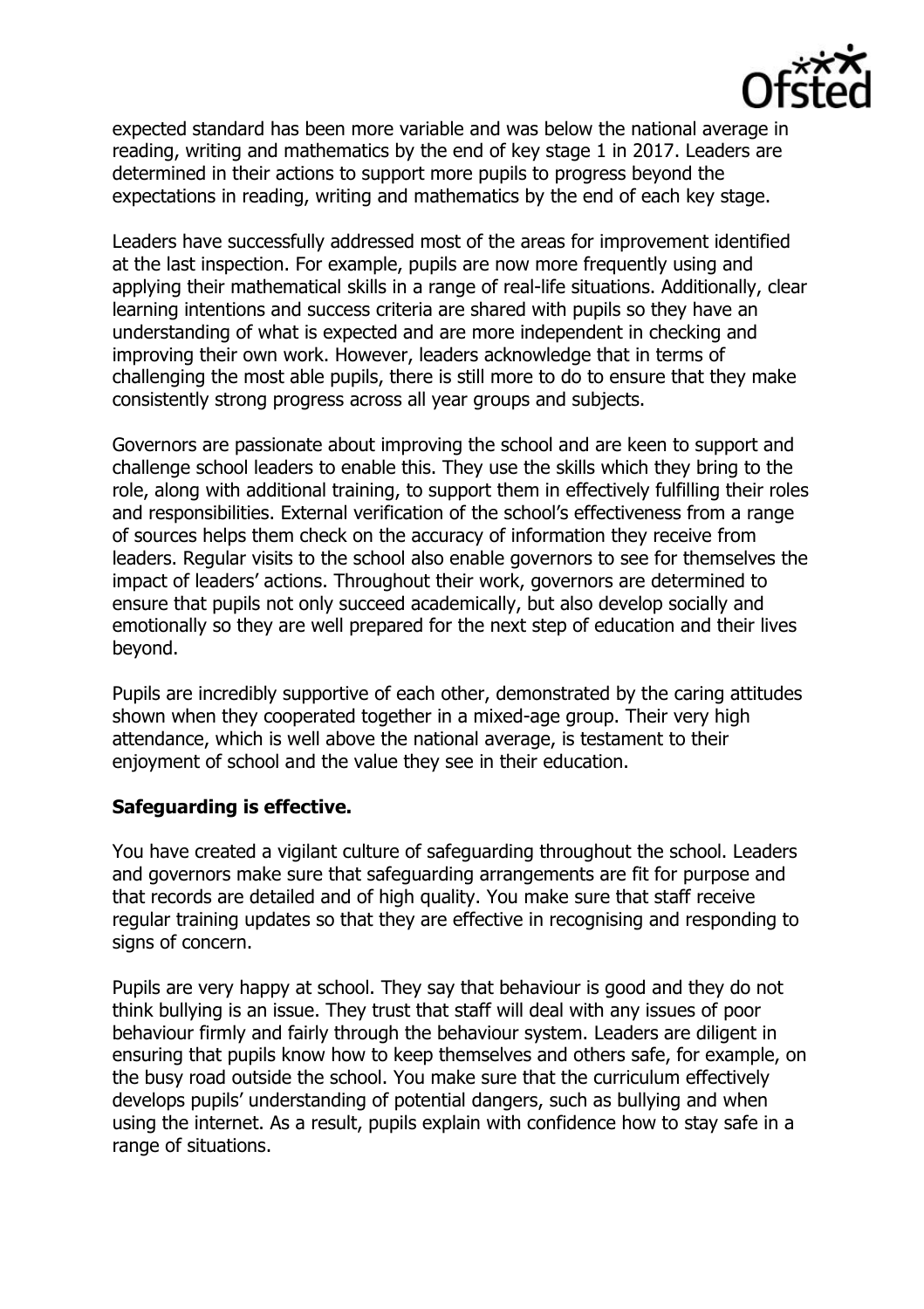

# **Inspection findings**

- Self-evaluation systems and procedures are well developed and support leaders and governors in correctly identifying the school's strengths and weaknesses. The most appropriate priorities are then identified in the school improvement plan. Leaders share the plan with pupils in a child-friendly way and it is displayed around the school so that everyone has a shared commitment to achieving continually improving outcomes. The headteacher and deputy headteacher regularly review pupils' progress through achievement meetings. They give precise feedback to teachers following book scrutiny, pupil discussions and lesson observations, and this is helping teachers to know how to improve the effectiveness of their teaching. Therefore, leaders have maintained the good quality of teaching and learning, despite recent changes to staffing. As a consequence of the support they receive, staff feel highly valued. They feel that their skills are recognised and they are given responsibilities alongside any training needed to help them flourish. Not only are senior leaders highly effective, they have also built the skills of a wider range of staff to create greater capacity for further improvement.
- Leaders have had some success with challenging the most able pupils. For example, progress in reading and mathematics by the end of key stage 2 in 2017 was broadly average, and the proportion of pupils attaining the higher standard was above the national average. Leaders recognise that more pupils, especially those with high prior attainment, need to make accelerated progress. This will enable an increasing proportion of pupils to exceed the expected standard by the end of each key stage in reading, writing and mathematics. You are beginning to fine tune your assessment system so that you can more precisely track the progress of each cohort over time. Achievement meetings are giving teachers and other staff better awareness of the year-group expectations and whether there are any gaps in pupils' learning. This is allowing them to make adaptations to planning so that tasks are more precisely matched to individual and group needs. As a result, work in lesson and books demonstrates that the most able pupils are currently making strong progress with their learning.
- Leaders have been quick to address the disappointing dip in pupils' attainment and progress in writing at the end of key stage 2 in 2017. There is already clear evidence of the impact of leaders' actions in supporting current pupils to make better progress with their writing. The leader of English took immediate action to remedy the situation by introducing a range of whole-school approaches to support and develop pupils' writing. The subject leader has also raised teachers' awareness of the expectations for pupils and has secured greater accuracy in the assessment of pupils' writing through moderation activities with other schools. Already, pupils are developing greater writing stamina and are enthusiastic about their writing tasks, which are linked with their learning across the wider curriculum.
- Leaders have been working on improving the quality of teaching and learning in mathematics. Pupils speak very fondly of mathematics and all of the pupils I spoke to said it was their favourite subject. They recognise the changes made by leaders and enjoy the range of open-ended tasks which involve pupils in